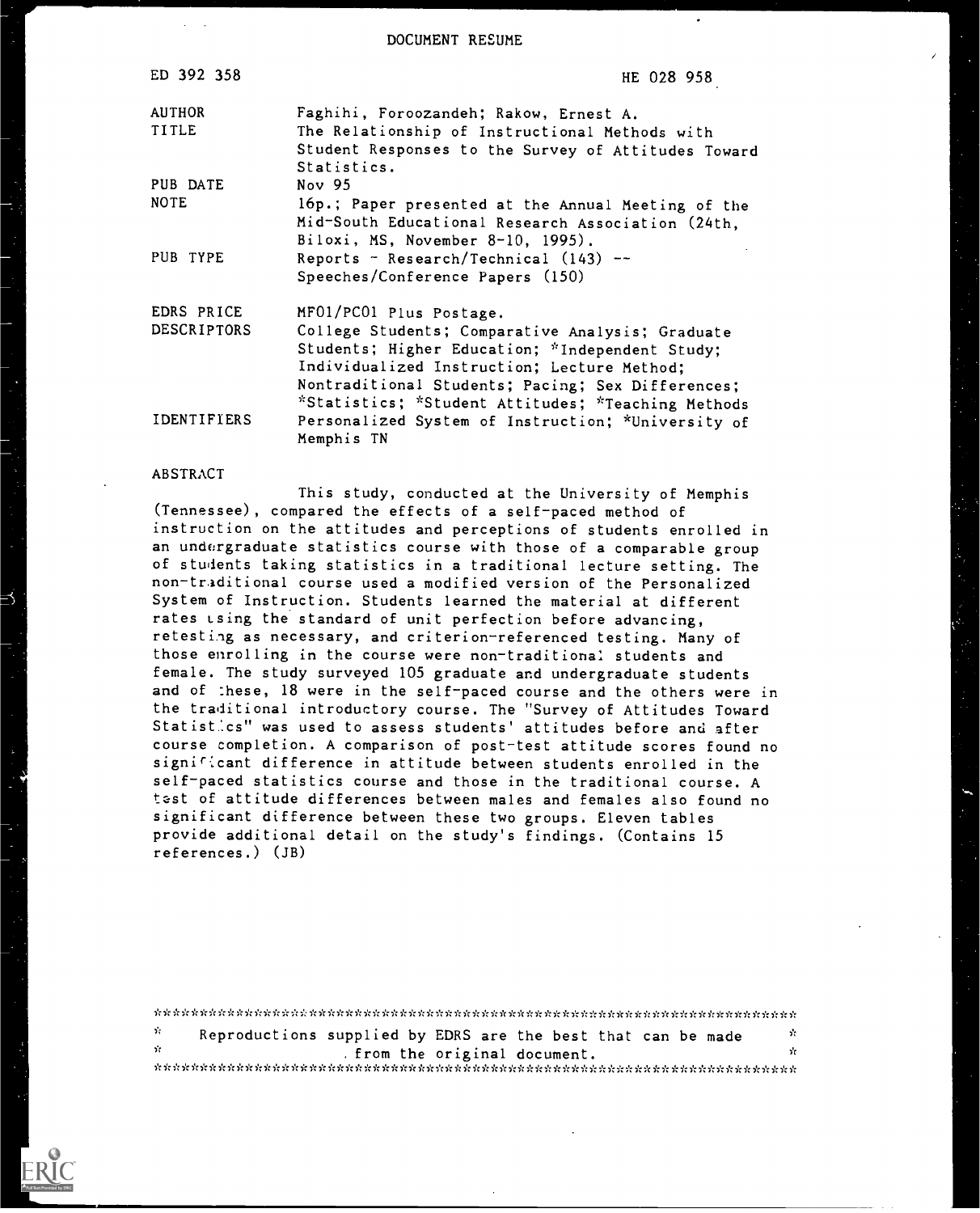# THE RELATIONSHIP OF INSTRUCTIONAL METHODS WITH STUDENT RESPONSES TO THE SURVEY OF

## ATTITUDES TOWARD STATISTICS

FOROOZANDEH FAGHIHI  $\&$ ERNEST A. RAKOW, PHD

# THE UNIVERSITY OF MEMPHIS MEMPHIS, TN.

 $= 0.58$   $\approx$   $5\%$ 

U S DEPARTMENT Of EDUCATION Office of Educational Rassarch and Improvement EDUCATIONAL RESOURCES INFORMATION

CENTER (ERIC)<br>This document has been reproduced as<br>originaling it<br>originaling it

Minor changes have been made to improve.<br>reproduction quality

Points of view or opinions stated in this docu-<br>ment :do :not: necessarily represent: Official<br>OEAI position or policy

PERMISSION TO REPRODUCE THIS MATERIAL HAS BEEN GRANTED BY

Foroozandeh Faghihi

Ernest A. Rakow

TO THk- EDUCATIONAL RTSOURCES INFORMATION CENTER (LRIC)

 $\mathcal{D}_{\mathcal{L}}$ 

Paper presented at the annual meeting of the Mid-South Educational Research Association, November 1995, Biloxi, Mississippi.



BEST COPY AVAILABLE

I.

 $\mathcal{Z}^{\star}$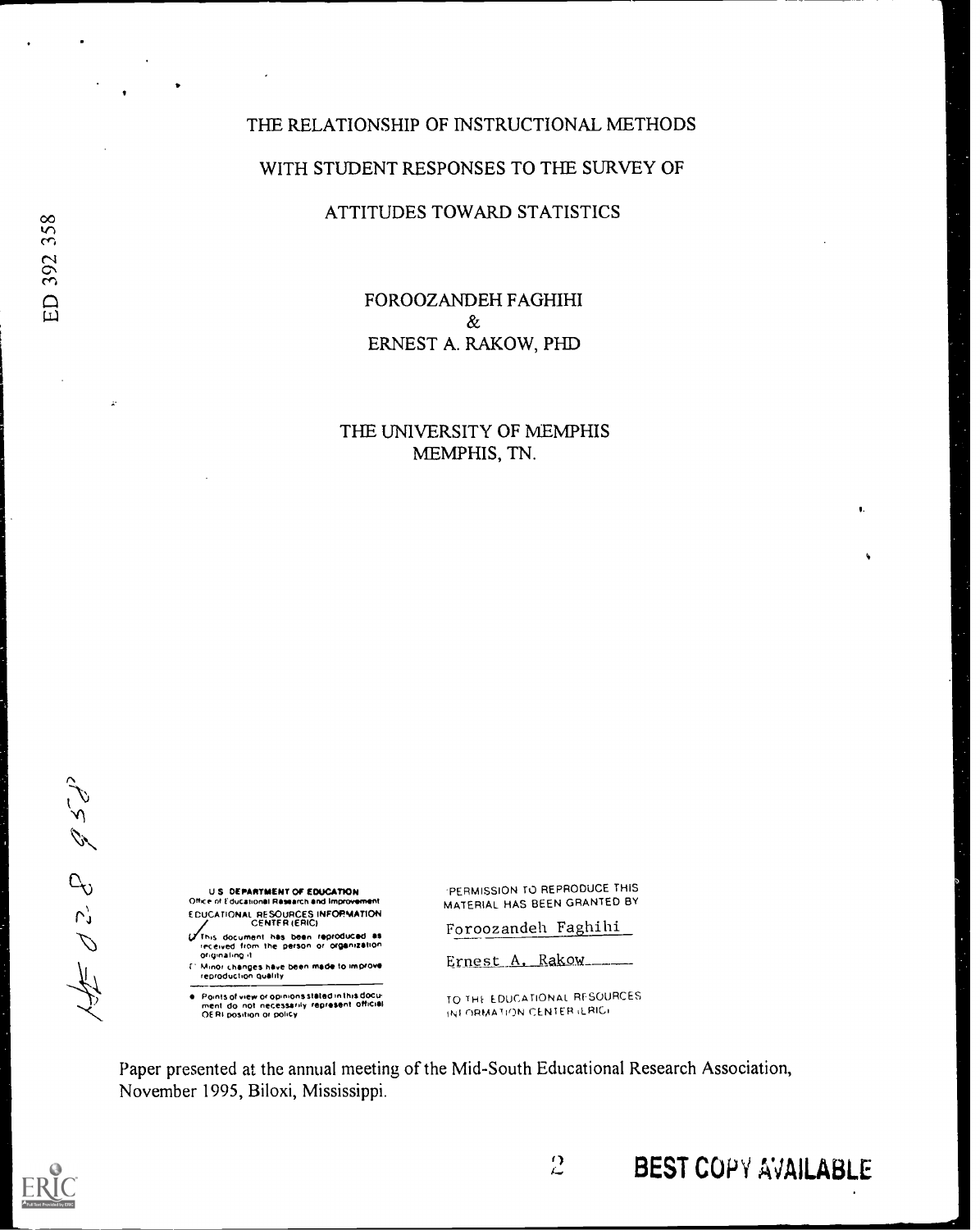# THE RELATIONSHIP OF INSTRUCTIONAL METHODS WITH STUDENT RESPONSES TO THE SURVEY OF ADDITUDES TOWARD STATISTICS

#### INTRODUCTION

The purpose of this study is to compare the effects of self-paced method of instruction on the student's attitudes and perceptions enrolled in undergraduate statistics course with those of comparable group of students taking statistics in a traditional lecture setting.

The course, entitled Fundamentals of Applied Statistical Methods for undergraduates was designed about twenty years ago in the College of Education at The University of Memphis. This course uses a modified version of Personalized System of Instruction which provides students a unique opportunity to develop an understanding and appreciation of statistics and its role in quantitative research. It also helps them to develop certain critical skills in reporting results of empirical research. The course involves a great deal of technical terms and procedures which are unfamiliar to most students. Students learn this material at different rates, considering the fact that students enter this course with widely varying ability and attitudes toward their abilities in relation to the mathematical tasks required in this course. The essential components of this method are unit perfection before advancing, retesting as necessary, and criterion-referenced testing. This program is slightly different from original Keller Plan, in that the grades are assigned to students at the end of each semester, as opposed to allowing students continue with the course material until all units have been completed. The experience of this course since its development in 1976 suggests successful results. Most of the students presently enrolling in this course are female nursing majors or students in other applied medical fields required to take this course. A large proportion of these students are nontraditional students who usually have full time jobs and a family. The flexibility of time and convenient format of this course is very appealing especially to these students. They seem to appreciate the fact that they can study at their own pace, take the test when they feel they are ready, and do



 $\mathbf{3}$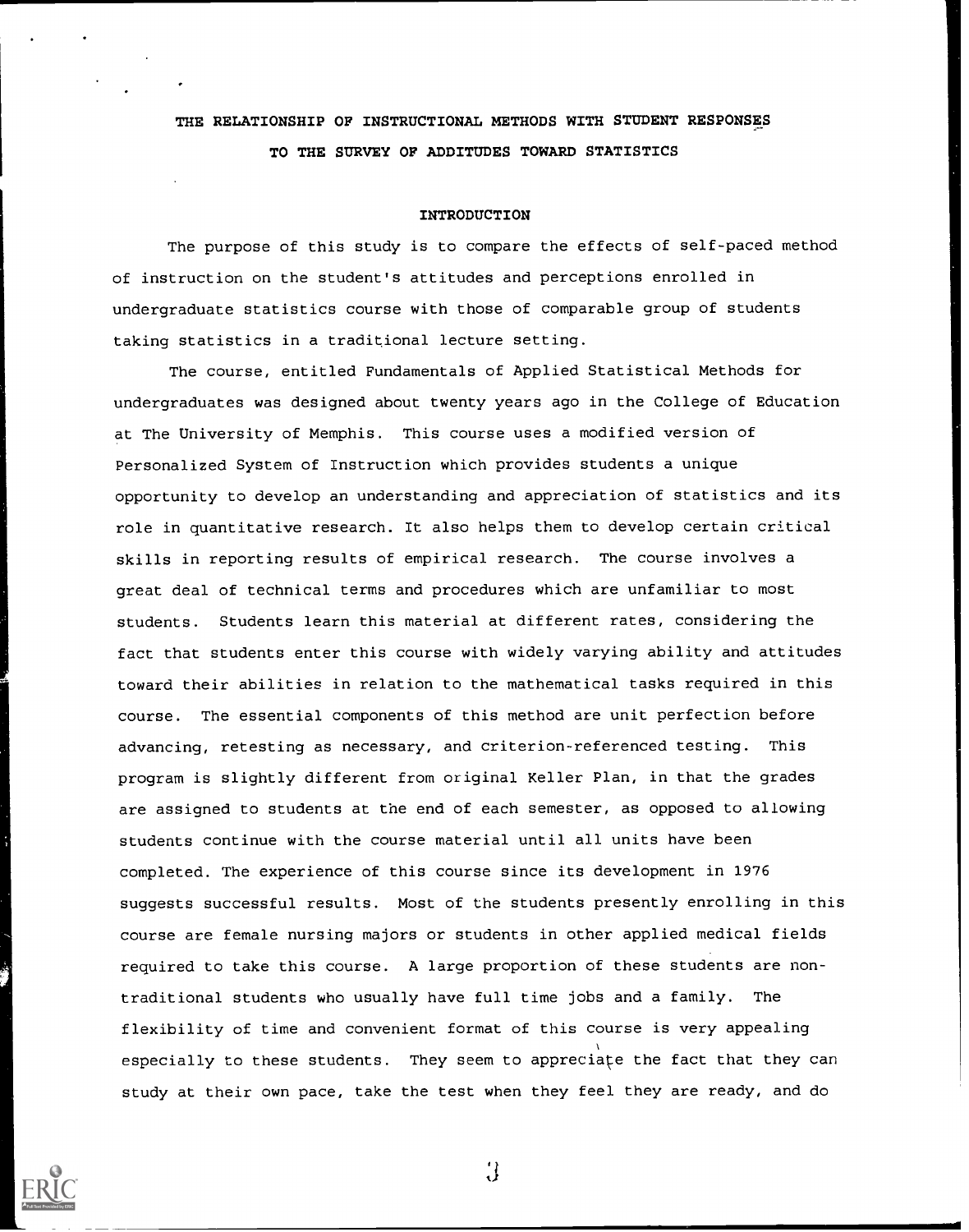not have to compete with the other students. The course is offered during fall, spring, and summer of each academic year.

2

Personalized system of instruction is a self-paced learning strategy also known as Keller Plan, after Fred S. Keller. This method individualizes the teachinq and learning process so that it is somewhat more effective than conventional instruction. It is designed based on the concepts that people differ in their aptitude for learning various subjects. If aptitude is normally distributed, and if all students receive the same amount and quality of instruction and spend the same amount of time learning, then their achievement at the end of the instruction will also be normally distributed. Keller (1968) suggested that if aptitude is normally distributed but the amount and quality of instruction and the amount of study time are varied to match the skill and needs of each student, then most students could probably achieve mastery of the subject.

PSI embodies the following concepts and procedures: the level of learning required to achieve mastery is defined and it is assumed that nearly all students can learn and will if instruction is properly designed. The course material is broken into small learning units which are sequenced so that material in later units builds upon that which came before. The instructional objectives are carefully specified and the tests are designed to allow both student and teacher to evaluate the students' achievement of the objectives. The use of several tests allows students to get a great deal of feedback that enable them to see how they are doing and correct misconceptions early. Students are graded on.a absolute basis, meaning that they are graded based on their mastery of the material and not in comparison to each other. Course atmosphere is positive and designed to help students achieve the objectives, and they are not punished for mistakes and can repeat a test until mastery is achieved. Given a reasonable set of material to be covered, students can make their own decision concerning how much to do in the course and at what rate to progress.

Research results on PSI attest to its effectiveness in a very wide range

 $\hat{\mathcal{L}}$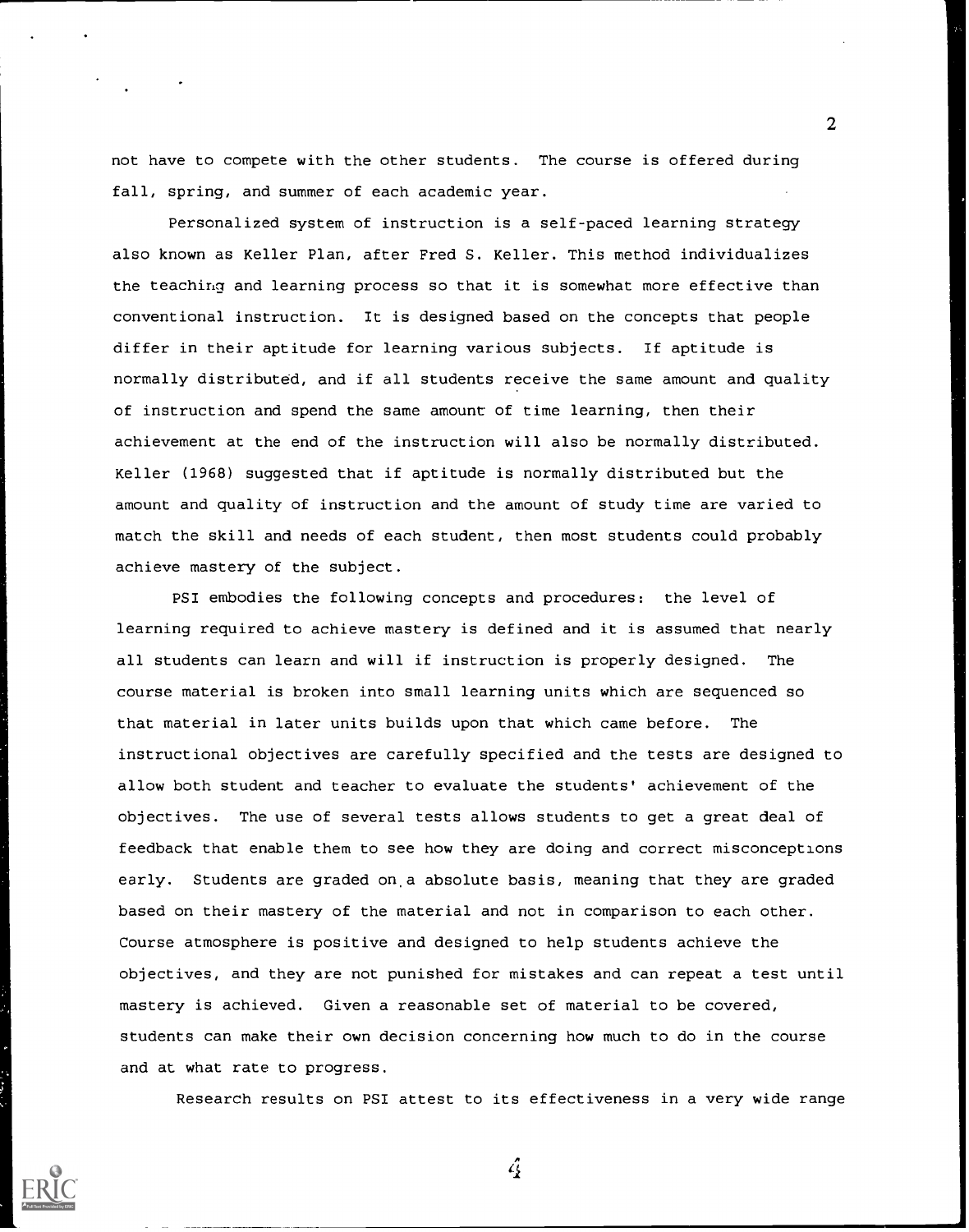of subjects such as; psychology, engineering, mathematics, English composition, and most natural sciences. Kulik and Kulik (1975) pointed out that a significant difference has been found between PSI and conventional classes on final exam scores. In thirty-eight of 39 comparisons, exam performance was better in PSI course. Other studies also report positive results in learning from indiv.dualization, these studies dealt with such courses as physics (Stanley, 1978, and Gash, 1976), and psychology (Riedel, 1976, Johnson, 1975) . Brooks (1976) reported that long term retention effects are significantly greater in PSI than other method, and that students have a more positive attitude toward the PSI.

Students' attitudes toward personalized system of instruction, and the perception of differences between regular classroom and PSI, are extremely important in obtaining feedback, and are critical for the success of this method of instruction. Aiken and Braun (1980) suggested that attitudinal studies are needed to measure such factors as study habits and attitudes. Attitudes and belief about a medium may effect learning. Cennamo (1993) stated that there is convincing evidence that students' preconceptions about the effort required to learn will indeed influence the learning outcome. Robert and Saxe (1982) also reported positive relationship between students' attitudes toward a course and their achievement, more positive the attitude the higher the achievement. Benson (1989) in his study of statistics test anxiety of students found that the more anxious the student in learning statistics the lower their course grades are. Such studies can be useful to planners and designers, and to evaluators of this method.

Statistics is considered a complicated field, which is relatively close to mathematics. Statistics is used for describing data and as an inductive method in research methodology. Because of its importance most colleges require their students to take statistics in an attempt to increase the students' interest in quantitative methods and research, to increase students awareness about the importance of quantitative studies, and to increase the students' ability to understand the concepts used in empirical research

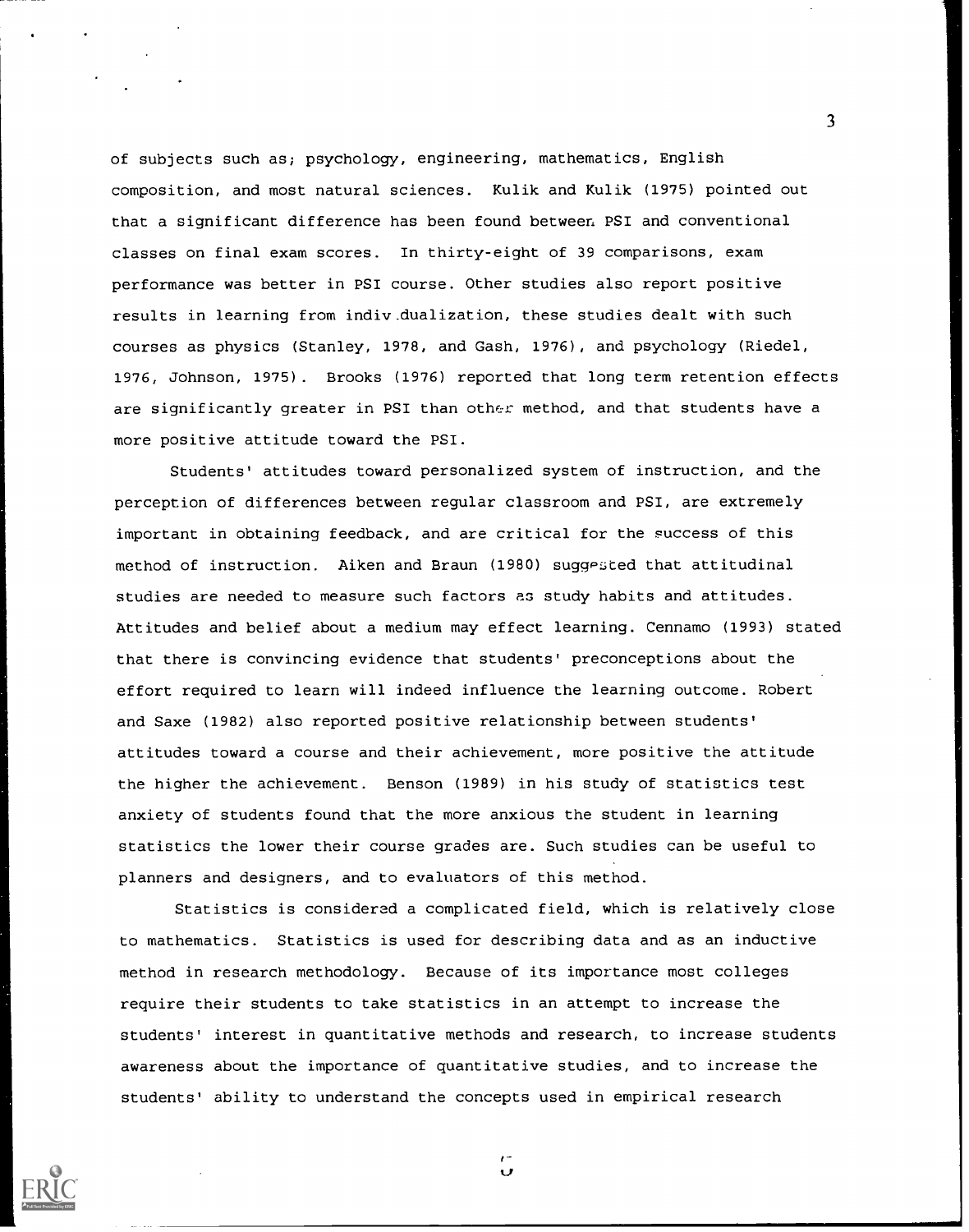reports. However, statistics may evoke anxieties and negative attitudes that are associated with mathematical computation (Dillon, 1982) . Other research findings also show that statistics anxiety exists among most college students (Roberts & Saxe, 1982, Roberts & Bilderbrack. 1980) . Most students consider statistics courses as a barrier to their goal of getting a degree and often delay taking required statistics courses until just before graduation. Considering these facts, recognizing variables that are closely related to students' attitude will help in designing a method of instruction that is best suitable for teaching this material and alleviate some of the fear and anxiety of the subject.

#### **METHOD**

#### Subjects

The study involved 105 university students (75 undergraduate and 30 graduate students) . Thirty-five percent of the sample was males and 65% females. In this sample there were 25% African-American, 68% Caucasian, and 7% other ethnic groups. The undergraduate students were a cross-section of different maiors in the university such as business, psychology, nursing, and education. In contrast, the graduate students were all education majors. Eighteen of the seventy-five undergraduate students in the study were enrolled in the self-paced statistics course while the remainders were enrolled in traditional introductory statistics courses. Other demographic information included was: class level, students' GPA, and previous math and statistics background.

#### Instrument

The Survey of Attitudes Toward Statistics (SATS) was used to assess the student's attitudes. This instrument was recently developed by Candace Schau and Joseph Stevens (1995) at the University of New Mexico in Albuquerque. The survey consists of 32-items that measure four facets of attitudes toward statistics: (1) Affect: positive and negative feelings concerning statistics (7 items); (2) Cognitive Competence: attitudes about intellectual knowledge and skills when applied to statistics (7 items); (3) Value: attitudes about



 $\mathbf{G}$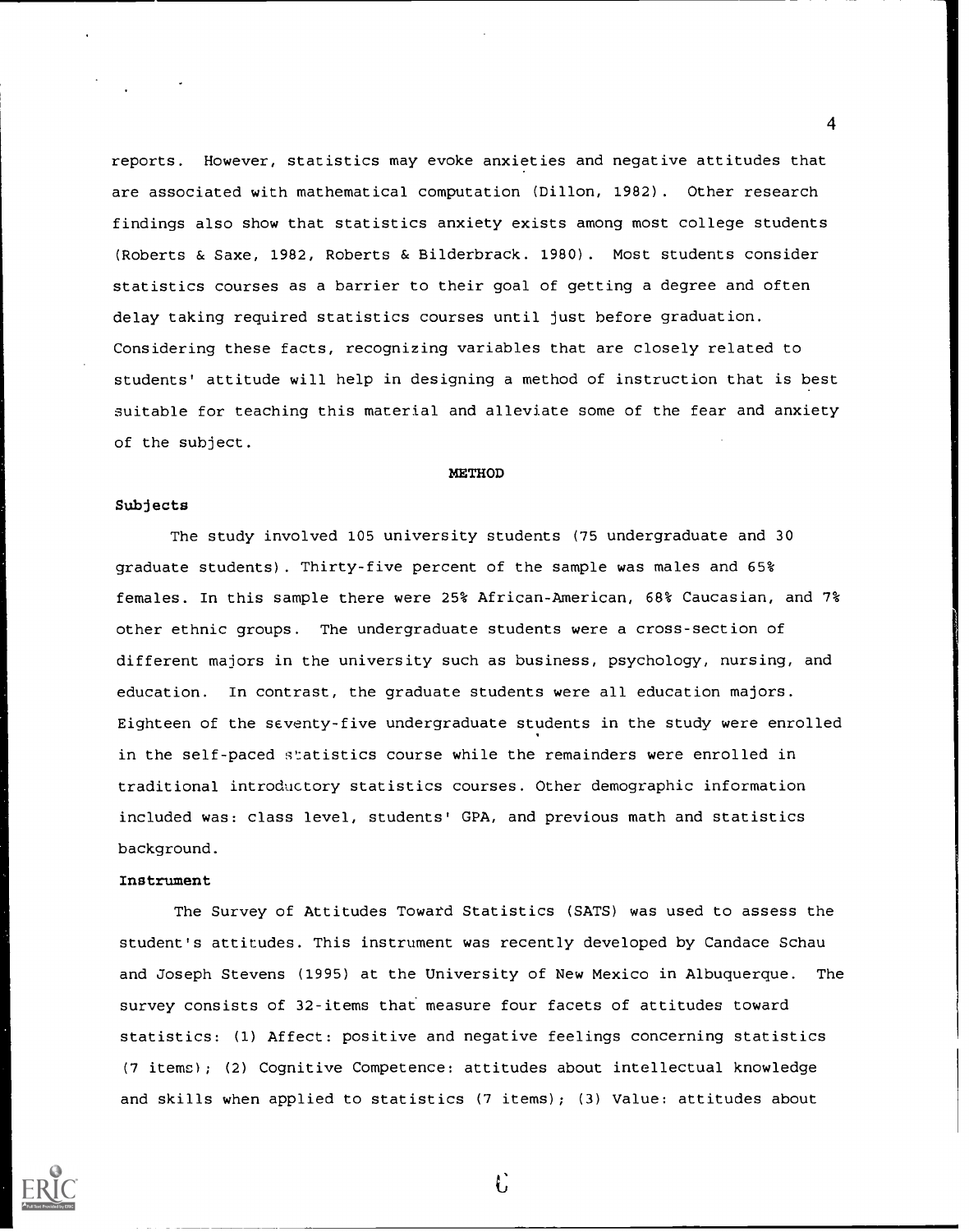the usefulness, relevance, and utility of statistics (10 items) ; and (4) Difficulty: attitudes about the difficulty of statistics as a subject (8 items) . For all items, the response scale consisted of a 7-point Likert scale anchored at both ends and in the middle (1=Strongly Disagree, 4=Neither Disagree nor Agree, 7=Strongly Agree) . The items were prepared in pre-test and post-test form and each form included the SATS items followed by background items that would give information about students' demographic, self-efficacy, and achievement. Reliability and validity information is reported by Schau and her colleagues (Schau, Stevens, Dauphinee & Del Vecchio, 1995).

### Procedures

The SATS was administered to undergraduate students enrolled in introductory statistics courses in the departments of Counseling, Educational Psychology and Research within the College of Education, Information Systems & Decision Science within the College of Business, and Psychology within the College of Arts & Sciences at the University of Memphis. The survey was also aoministered to graduate education students enrolled in a course in the department of Counseling, Educational Psychology and Research. The pre-test was administered to the students during the first week of first summer semester of 1995. The students were told that a second measure or a post-test would be administered during the last week of classes. The procedure for administering the post-test to students enrolled in the self-paced statistics course (the undergraduate course in the department of Counseling, Educational Psychology and Research) was different due to the different format of the course. The students were given the post-test as they completed the final unit test throughout the prolonged summer semester. The Approximate time for the completion of the survey was 10-15 minutes. All other students took the posttest at the end of their final week of classes.

The primary focus of this study was to compare the results of the student's post-test attitudes scores for the four groups in the study. In addition, differences in changes in attitudes from pre-test to post-test were expected to be influenced by gender (Male vs. female) and ethnicity (Caucasian

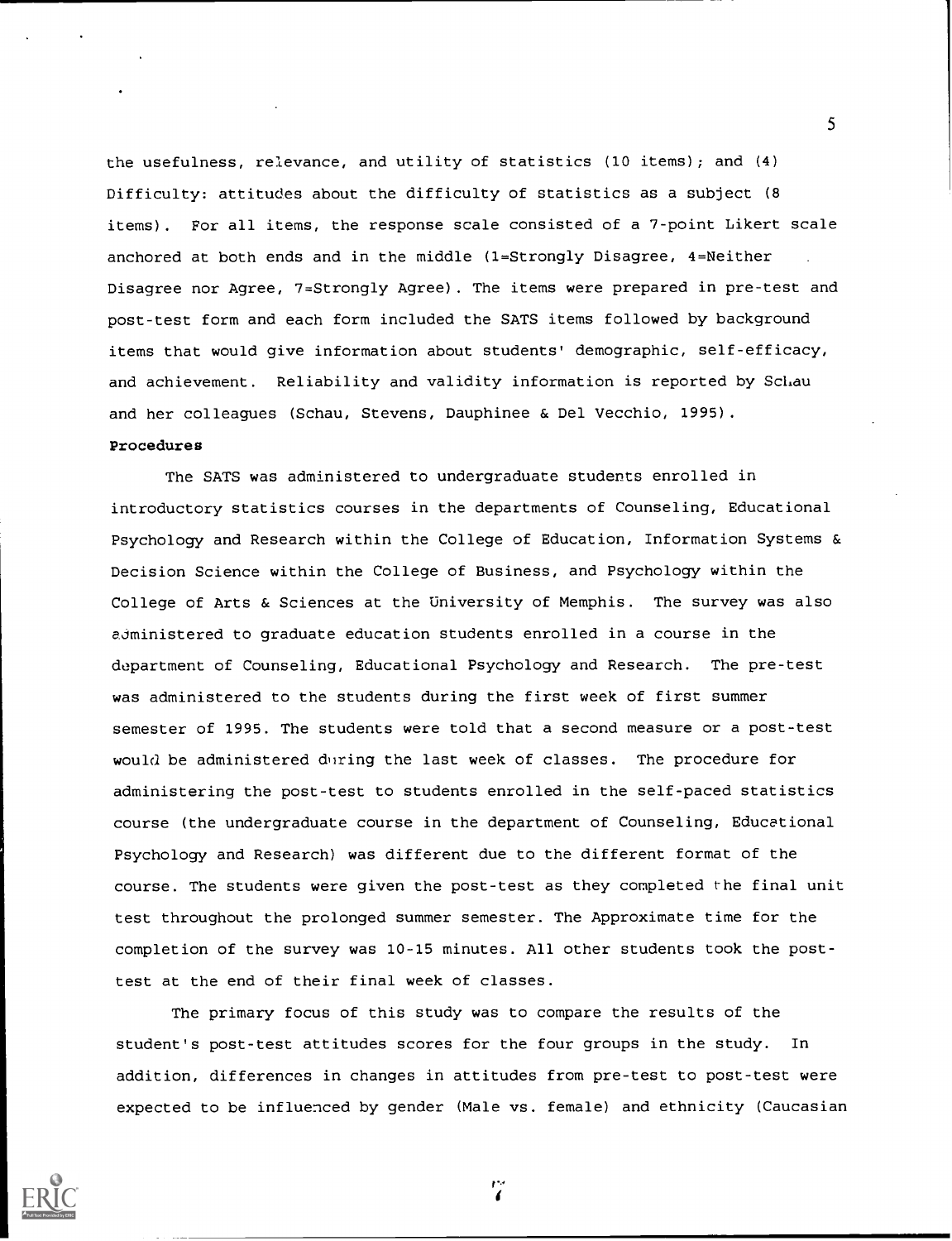vs. African-American) . Thus a mixed design ANOVA was used to examine changes from pre-test to post-test by using pre-test and post-test as an attitude scale with repeated measurements and between subjects variables of group (4 levels: 1=Business, 2= Psychology, 3=EDPR undergraduate, and 4=EDPR graduate), gender (1=male, 2=female), and ethnicity (1=Caucasian, 2=African-American). Analysis of covariance was also used on the post-test four attitudes scale using the corresponding pre-test scale as the covariate. A comparison of pretest total scores was made utilizing a one way analysis of variance to insure no significant differences existed between the four groups prior to the study  $(F=.569, p=.639)$ .

#### RESULTS

Although there appeared to be a moderate positive attitude shift in three of four groups from pre-test to post-test the results of our mixeddesign analysis of variance did not show that to be significant. The means and standard deviations on pre-test and post-test are shown in Table 1 for the Total attitude scale. Similar statistics for the four groups in our study are also shown in Table 2 for the Affect scale, Table 3 for the Cognitive Competency scale, Table 4 for the Value scale, and Table 5 Difficulty scale.

Although the results of the analysis of variance did not show any significant interaction of group by pre/post-test, our main hypothesis, the analysis revealed a significant interaction effect of students ethnicity and pre/post-test score on three of four different attitudes scale and a total significant interaction effect. The significant interaction was found in Affect (F=7.21, p=.009), Cognitive Competency (F=7.09, p=.009), and Value (F=8.98, p=.004) scales and not significant for the Difficulty scale (F=1.75, p=.189). The results of analysis of variance for between and within subjects are reported in Table 6.

The nature of the significant interaction effect of ethnicity and pre/post-test was investigated via the means of the four attitude scales for the two different ethnic groups were obtained. Tables 7, 8, 9, 10, and 11 show the means and standard deviations of the Affect, Cognitive Competency,



6

δ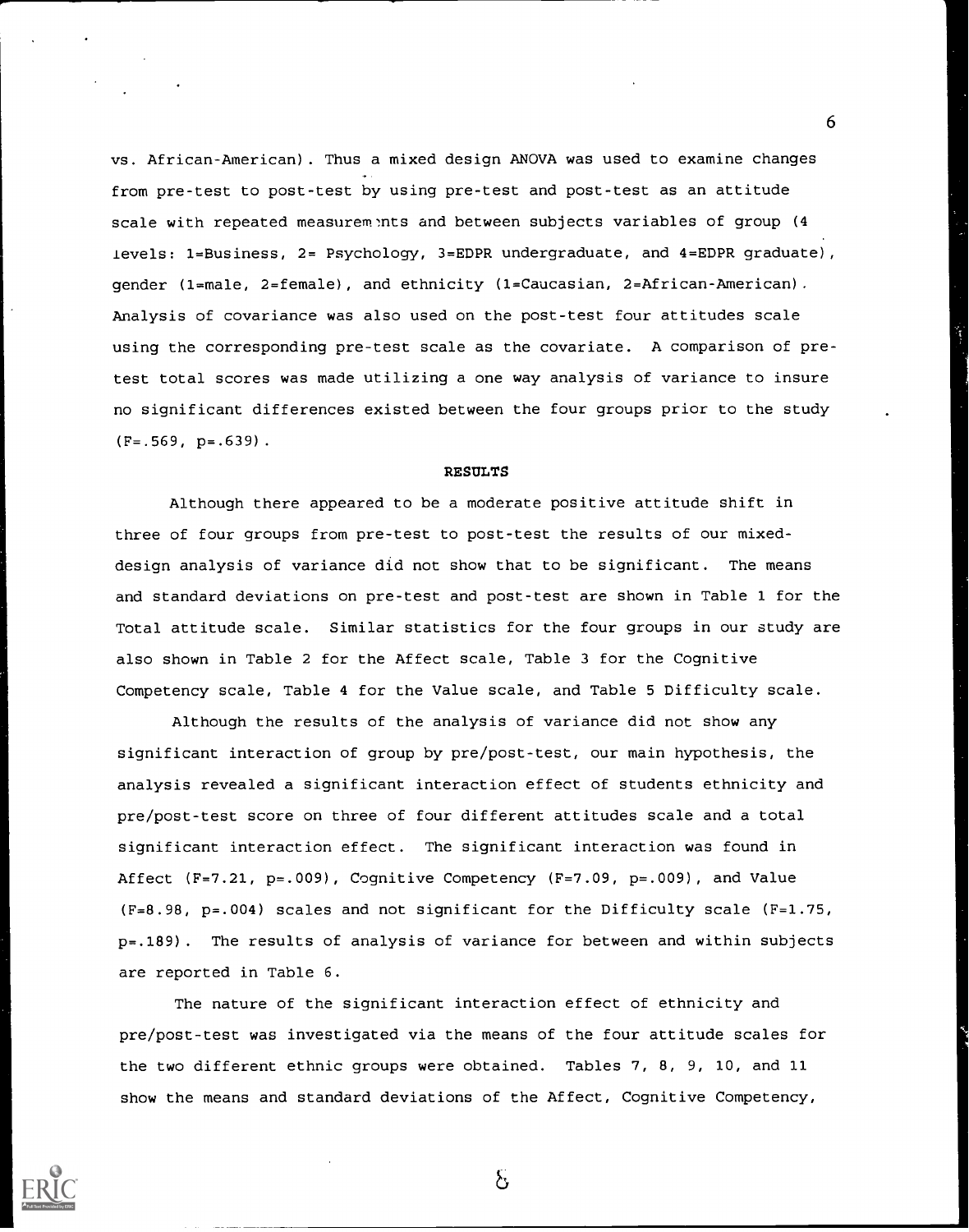Value, and Difficulty scales and of the Total Attitude scale for both ethnic groups. It was discovered that African-American students have higher pretest attitude score on Affect, Cognitive Competency, and Value scale than their white students counter parts. However, their gain score on the posttest are smaller than the other group, and on the Value scale is negative meaning they have less positive attitudes toward the value and utility of statistics course after participating in the course.

To further examine the attitudes among the four groups, one-way analysis of covariance was performed using post-test as the dependent variable and pretest as the covariate. No significant difference was found between the four groups on the total post-test means. That is, after adjusting for the covariate pre-test scores, no significant difference was found on the students post-test attitudes toward statistics among the four groups (F=1.227, p=.304). However a significant difference was observed on two of the four attitude scales among the four groups. These significant differences were identified on the Value scale (F=2.721, p=.048) and Difficulty scale (F=3.209, p=.026). It is likely that these differences did not appear on the mixeddesign analysis of variance because the numbers of students in each group and by ethnicity and gender are so varied that when the sums of squares were partitioned into the unique components these possible differences were removed. Put more simply, these potential differences between the groups on these two attitude scales could have resulted from the different composition of the groups in terms of gender and ethnicity.

#### **CONCLUSION**

The result of our study did not support the hypothesis that students who are enrolled in the self-paced statistics course will gain more positive attitudes toward the statistics as a result of the individualized instruction than those who are enrolled in traditional statistics courses. This result dhes not support the majority of research on PSI that indicate the superiority of this method over traditional method. There are other factors such as the quality of instruction, the instructor, and other variables involved that this



 $\frac{1}{2}$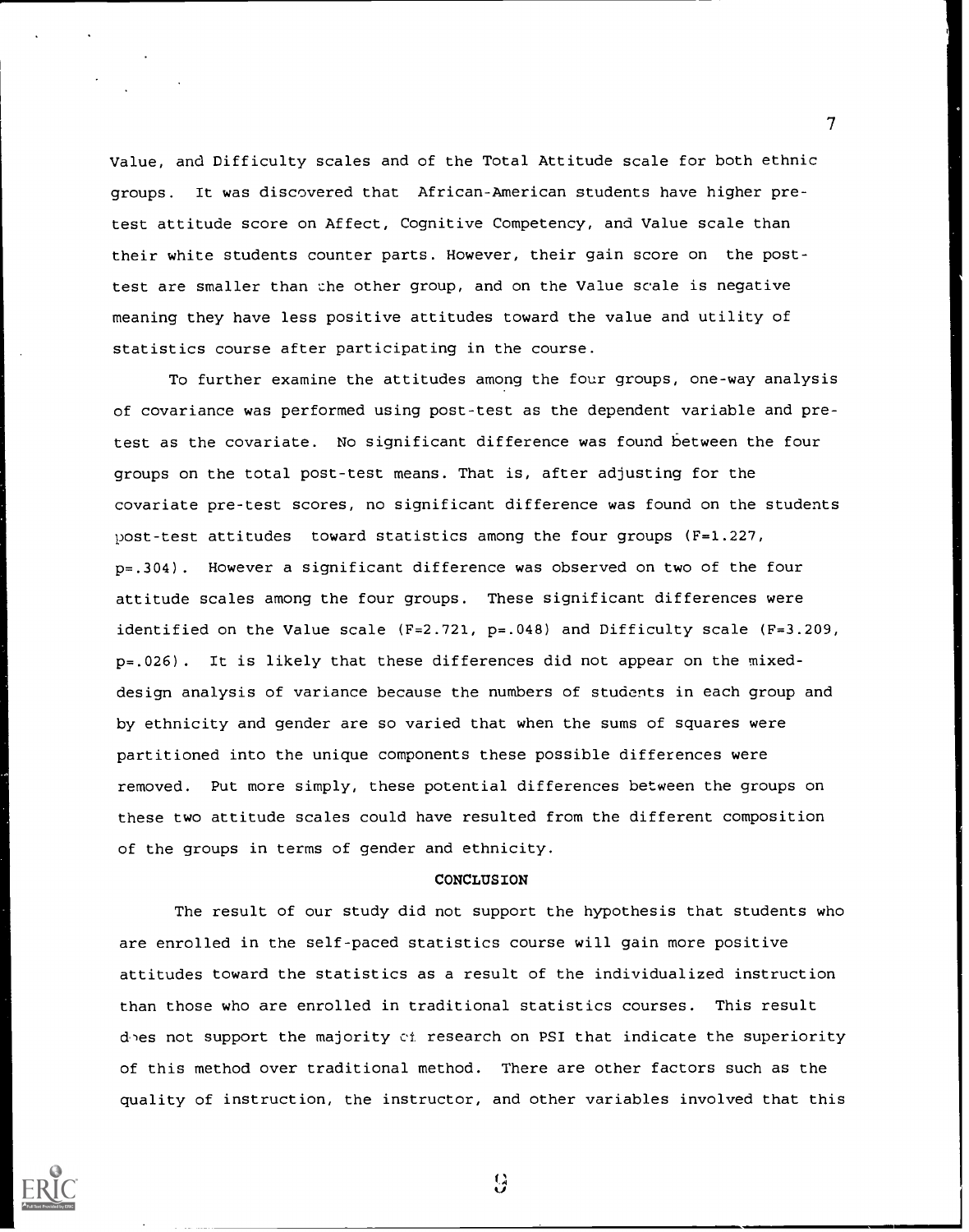study didn't control for. Perhaps further research is needed, or this study can be replicated with including variables such as students' achievement in the course, or student's major to gain insight about the students attitudes. Other important findings that also contradicts the research about gender difference was also found to be non significant in this study. The test of hypothesis on the equality of attitudes toward statistics of males and females did not show any significant difference between the mean attitudes of the two groups (P>.05).

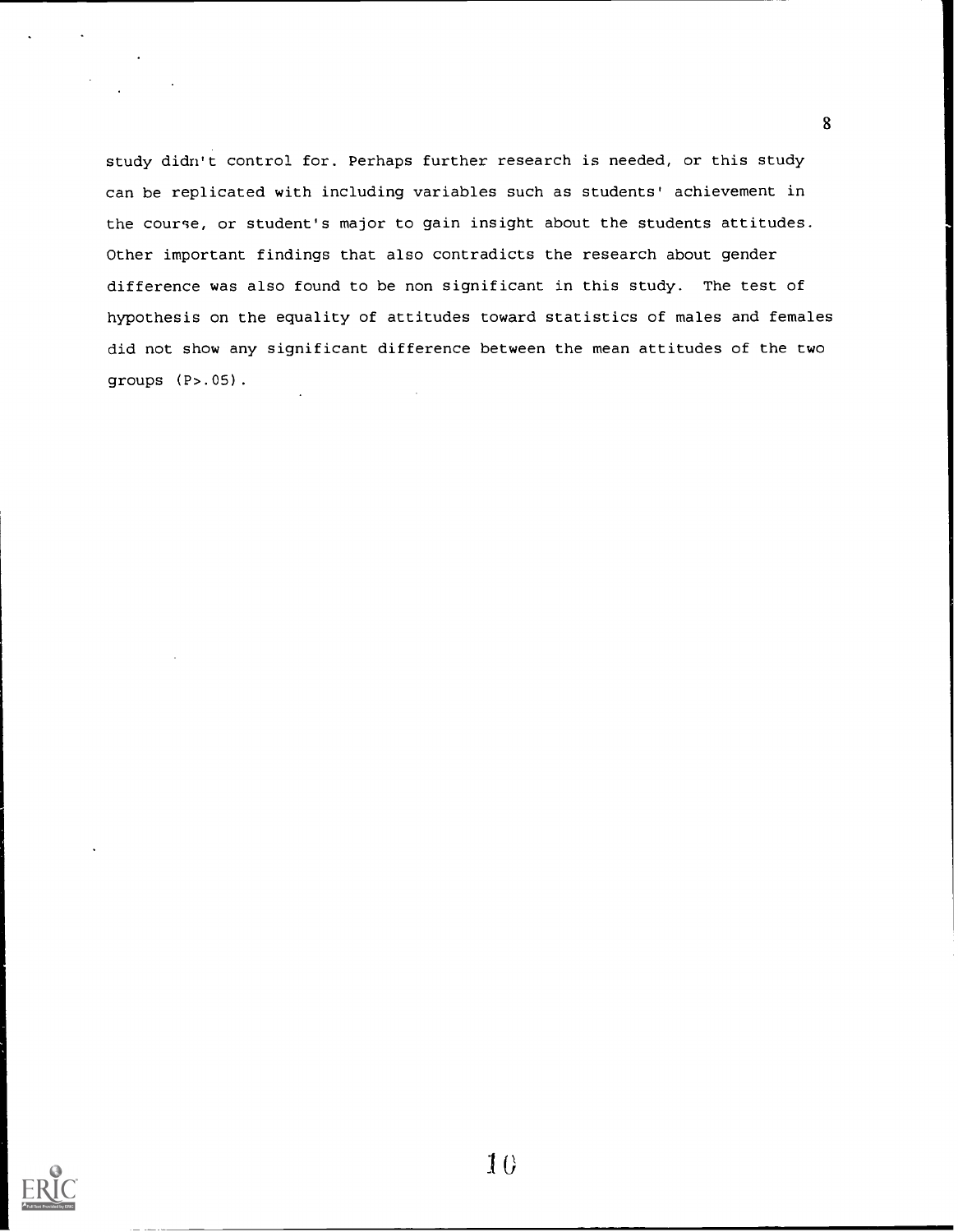| Total           | Pre-test | Pre-test | Post-test | Post-test |     |
|-----------------|----------|----------|-----------|-----------|-----|
|                 | Mean     | S.D.     | Mean      | S.D.      | N   |
| Total           | 4.35     | 0.71     | 4.43      | 0.71      | 105 |
| <b>Business</b> | 4.37     | 0.77     | 4.41      | 0.72      | 35  |
| Psychology      | 4.27     | 0.56     | 4.23      | 0.57      | 22  |
| ED.Undergr      | 4.53     | 0.60     | 4.69      | 0.73      | 18  |
| Grad<br>ED.     | 4.28     | 0.81     | 4.48      | 0.76      | 30  |

TABLE 1 Means and Standard Deviations for Total Attitude Scale

TABLE 2

Means and Standard Deviations for Affect Scale

|                      | Pre-test | Pre-test | Post-test | Post-test |                |
|----------------------|----------|----------|-----------|-----------|----------------|
|                      | Mean     | S.D.     | Mean      | S.D.      | N              |
| Total                | 3.89     | 1.30     | 4.24      | 1.32      | 105            |
| <b>Business</b>      | 4.03     | 1.29     | 4.43      | 1.28      | 35             |
| Psychology           | 3.62     | 0.97     | 3.70      | 1.15      | 2 <sup>2</sup> |
| ED.Undergra<br>duate | 4.46     | 1.06     | 4.78      | 1.30      | 18             |
| ED. Grad             | 3.58     | 1.53     | 4.09      | 1.37      | 30             |



 $\sim$ 

 $\sim$ 

 $\ddot{\phantom{1}}$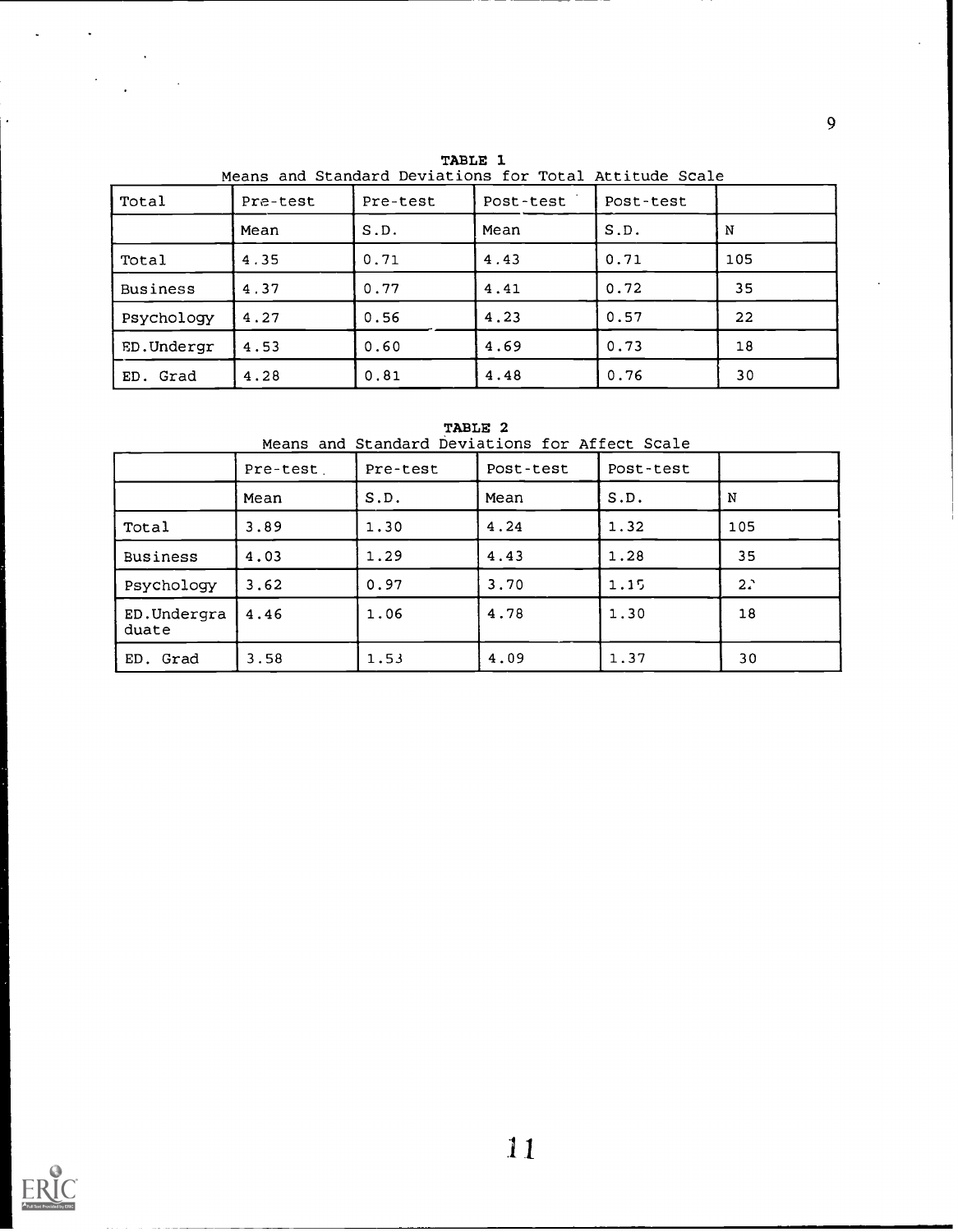| CogComp         | Pre-test | Pre-test | Post-test | Post-test |     |
|-----------------|----------|----------|-----------|-----------|-----|
|                 | Mean     | S.D.     | Mean      | S.D.      | N   |
| Total           | 4.81     | 1.16     | 5.07      | 1.07      | 105 |
| <b>Business</b> | 4.79     | 1.18     | 5.08      | 1.12      | 35  |
| Psychology      | 4.69     | 0.98     | 4.89      | 0.95      | 22  |
| ED.Undergr      | 5.33     | 1.00     | 5.60      | 0.87      | 18  |
| ED.<br>Grad     | 4.61     | 1.29     | 4.89      | 1.12      | 30  |

TABLE 3

TABLE 4

Means and Standard Deviations for Value Scale

| Value           | Pre-test | Pre-test | Post-test | Post-test |     |
|-----------------|----------|----------|-----------|-----------|-----|
|                 | Mean     | S.D.     | Mean      | S.D.      | N   |
| Total           | 4.70     | 0.81     | 4.75      | 0.89      | 105 |
| <b>Business</b> | 4.52     | 0.92     | 4.50      | 0.91      | 35  |
| Psychology      | 4.82     | 0.68     | 4.66      | 0.90      | 22  |
| ED.Undergr      | 4.49     | 0.89     | 4.60      | 0.83      | 18  |
| ED. Grad        | 4.93     | 0.67     | 5.20      | 0.75      | 30  |

|                 | rwono s<br>Means and Standard Deviations for Difficulty Scale |          |           |           |     |  |  |  |
|-----------------|---------------------------------------------------------------|----------|-----------|-----------|-----|--|--|--|
| Difficult       | Pre-test                                                      | Pre-test | Post-test | Post-test |     |  |  |  |
|                 | Mean                                                          | S.D.     | Mean      | S.D.      | N   |  |  |  |
| Total           | 3.33                                                          | 0.97     | 3.32      | 0.99      | 105 |  |  |  |
| <b>Business</b> | 3.46                                                          | 1.03     | 3.42      | 0.94      | 35  |  |  |  |
| Psychology      | 3.22                                                          | 0.93     | 2.84      | 1.00      | 22  |  |  |  |
| ED.Undergr      | 3.69                                                          | 0.73     | 3.87      | 0.99      | 18  |  |  |  |
| ED.<br>Grad     | 3.06                                                          | 1.01     | 3.20      | 0.91      | 30  |  |  |  |

 $\mathbb{Z}$ 





 $\sim 10^{11}$  km

 $\ddot{\phantom{a}}$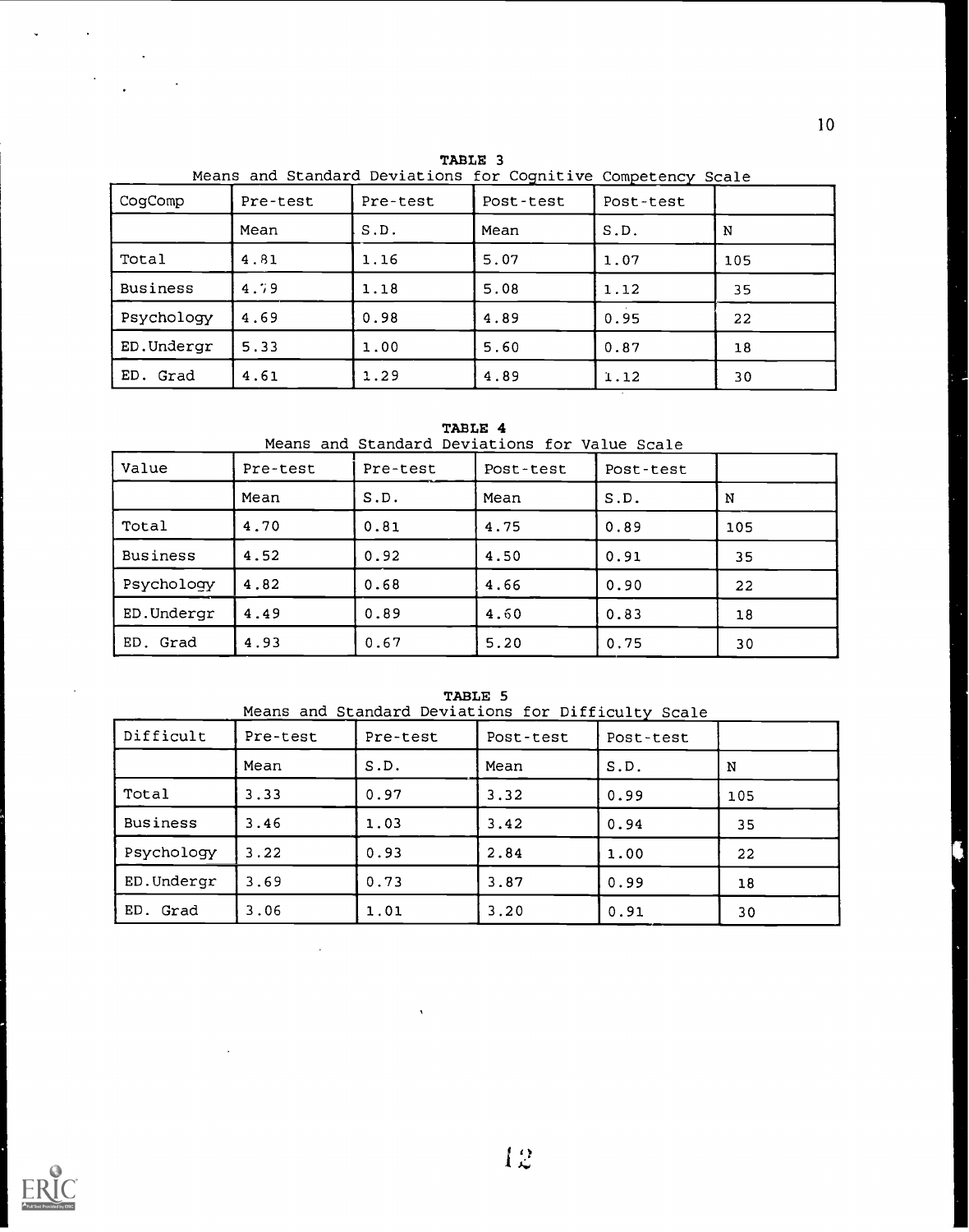|                                               |                         | Affect   | Cognitive<br>Comptncy | Value  | Difficult<br>Y. | Total   |
|-----------------------------------------------|-------------------------|----------|-----------------------|--------|-----------------|---------|
| Source                                        | D.F.                    | F        | $\mathbf F$           | F      | F               | F       |
| Within<br>Cell Err                            | 82                      |          |                       |        |                 |         |
| Group                                         | $\overline{\mathbf{3}}$ | 1.80     | 0.84                  | 2.04   | 1.71            | 0.48    |
| Gender                                        | $\mathbf{1}$            | 0.28     | 0.40                  | 0.27   | 0.51            | 0.79    |
| Ethnicity                                     | $\mathbf{1}$            | 0.32     | 0.67                  | 1.14   | 2.20            | 0.01    |
| Group x<br>Gender                             | 3                       | 0.23     | 0.30                  | 0.19   | 0.12            | 0.09    |
| Group x<br>Ethnicity                          | $\overline{\mathbf{3}}$ | 0.25     | 0.04                  | 0.13   | 0.34            | 0.1     |
| Gender x<br>Ethnicity                         | $\mathbf{1}$            | 0.57     | 1.63                  | 0.09   | 0.18            | 0.89    |
| Grp x<br>Gender x<br>Ethnicity                | $\overline{2}$          | 0.08     | 0.64                  | 0.07   | 0.36            | 0.09    |
| Within<br>Subject<br>Er                       | 82                      |          |                       |        |                 |         |
| Pre-Post                                      | $\mathbf{1}$            | 1.03     | 3.03                  | 0.47   | 0.30            | 0.8     |
| Group x<br>Pre-Post                           | 3                       | 1.37     | 0.66                  | 0.32   | 1.19            | 0.17    |
| Gender x<br>Pre-Post                          | $\mathbf{1}$            | 1.97     | 0.19                  | 0.24   | 0.01            | 0.28    |
| Ethnicity<br>x PrePost                        | $\mathbf{1}$            | $7.21**$ | $7.09**$              | 8.98** | 1.75            | 12.29** |
| Group x<br>Gender x<br>Pre-Post               | $\overline{\mathbf{3}}$ | 1.74     | 2.19                  | 0.85   | 0.35            | 0.6     |
| Group x<br>Ethnicity<br>x PrePost             | $\overline{\mathbf{3}}$ | 0.14     | 1.53                  | 0.09   | 0.23            | 0.48    |
| Gender x<br>Ethnicity<br>x PrePost            | $\mathbf{1}$            | 1.15     | 0.33                  | 2.20   | 0.04            | 0.19    |
| Group x<br>Gender x<br>Ethnicity<br>x PrePost | $\overline{a}$          | 0.22     | 1.14                  | 0.52   | 2.08            | 0.85    |

TABLE 6 Analyses of variance Between and Within Subjects \_\_\_\_\_\_\_\_\_\_\_\_\_\_\_\_\_\_\_\_\_\_\_\_\_\_\_\_\_\_\_\_

\*  $p<0.05$ , \*\*  $p<0.01$ 

 $\mathcal{L}^{\text{max}}$  and  $\mathcal{L}^{\text{max}}$  $\sim 10^{11}$  km

 $\mathcal{A}$ 

 $\ddot{\phantom{a}}$ 



11

 $\hat{\mathcal{A}}$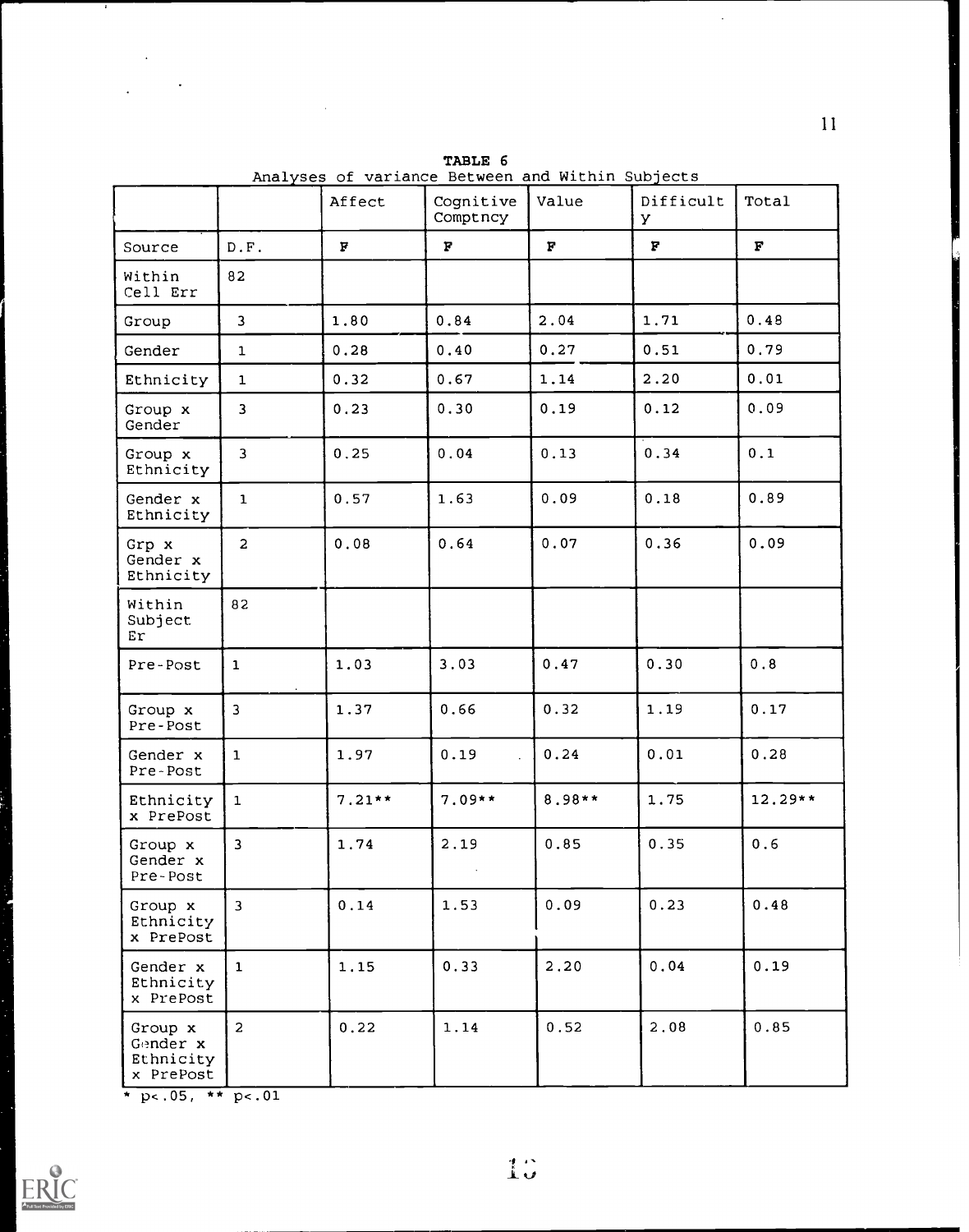TABLE 7

Means and Standard Deviations of Affect Scale for Different Ethnic Groups \_\_\_

|                      | Pre-test | Pre-test | Post-test | Post-test |    |
|----------------------|----------|----------|-----------|-----------|----|
|                      | Mean     | S.D.     | Mean      | S.D.      | N  |
| Total                | 3.86     | 1.31     | 4.23      | 1.31      | 97 |
| Caucasian            | 3.72     | 1.32     | 4.21      | 1.30      | 71 |
| African-<br>American | 4.26     | 1.24     | 4.28      | 1.37      | 26 |

#### TABLE 8

Means and Standard Deviations of Cognitive Competency scale for Different <u>Ethnic Groups \_\_\_\_\_\_</u>

|                      | Pre-test | Pre-test | Post-test | Post-test |    |
|----------------------|----------|----------|-----------|-----------|----|
|                      | Mean     | S.D.     | Mean      | S.D.      | N  |
| Total                | 4.80     | 1.61     | 5.10      | 1.01      | 97 |
| Caucasian            | 4.63     | 1.16     | 5.07      | 0.95      | 71 |
| African-<br>American | 5.26     | 1.05     | 5.19      | 1.16      | 26 |

TABLE 9

Means and Standard Deviations of Value Scale for Different Ethnic Groups

|                      | Pre-test | Pre-test | Post-test | Post-test |    |
|----------------------|----------|----------|-----------|-----------|----|
|                      | Mean     | S.D.     | Mean      | S.D.      | N  |
| Total                | 4.70     | 0.83     | 4.77      | 0.87      | 97 |
| Caucasian            | 4.70     | 0.80     | 4.89      | 0.78      | 71 |
| African-<br>American | 4.72     | 0.93     | 4.41      | 1.12      | 26 |



 $\cdot$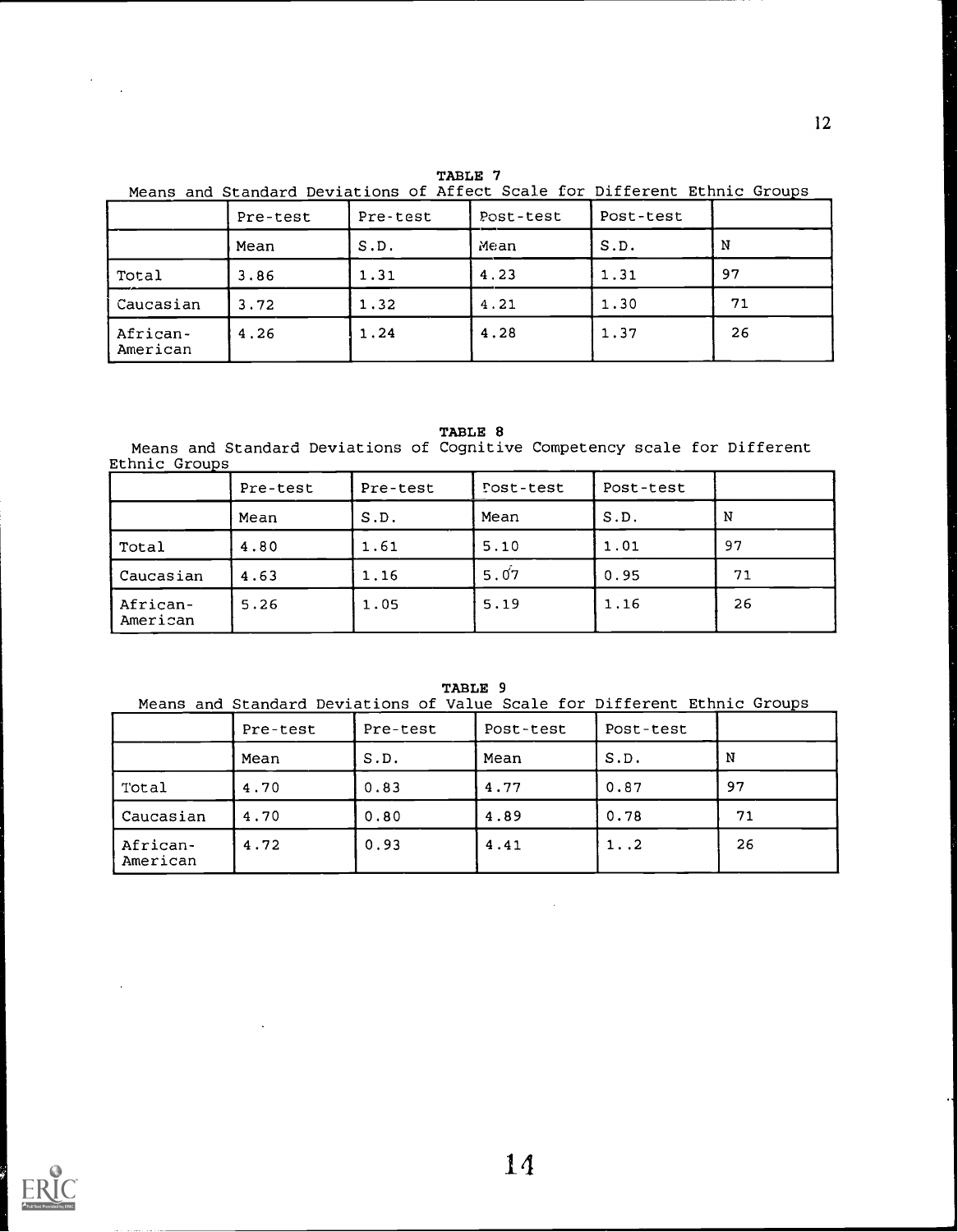13

TABLE 10

Means and Standard Deviations of Difficulty Scale for Different Ethnic Groups

|                      | Pre-test | Pre-test | Post-test | Post-test |    |
|----------------------|----------|----------|-----------|-----------|----|
|                      | Mean     | S.D.     | Mean      | S.D.      | N  |
| Total                | 3.33     | 0.97     | 3.34      | 1.00      | 97 |
| Caucasian            | 3.36     | 0.98     | 3.43      | 0.95      | 71 |
| African-<br>American | 3.27     | 0.97     | 3.07      | 1.11      | 26 |

TABLE 11

Means and Standard Deviations of Total Attitude Scale for Different Ethnic Groups

|                      | Pre-test | Pre-test | Post-test | Post-test |    |
|----------------------|----------|----------|-----------|-----------|----|
|                      | Mean     | S.D.     | Mean      | S.D.      | N  |
| Total                | 4.35     | 0.71     | 4.43      | 0.71      | 97 |
| Caucasian            | 4.27     | 0.73     | 4.48      | 0.66      | 71 |
| African-<br>American | 4.54     | 0.65     | 4.33      | 0.76      | 26 |